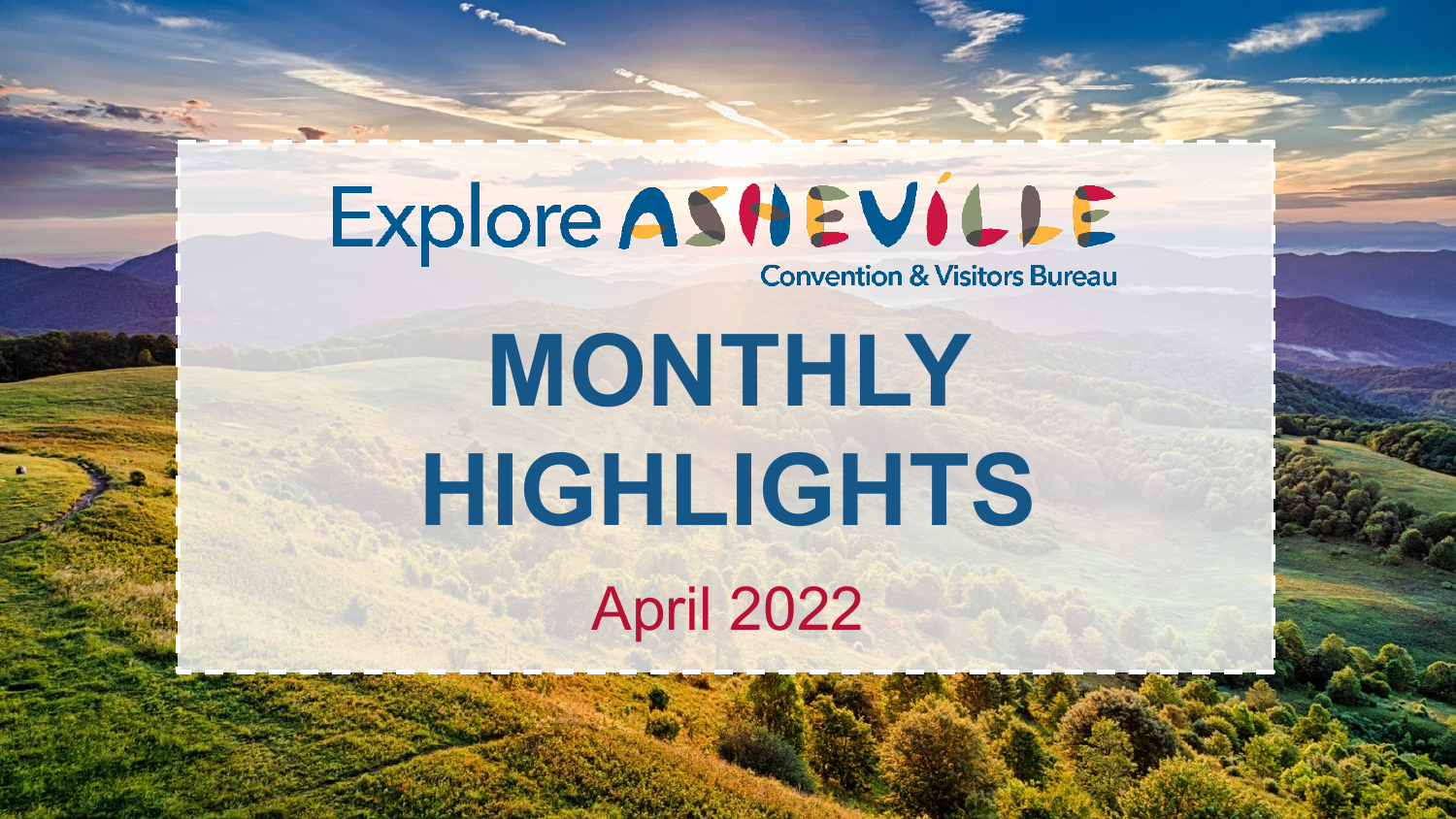# MONTHLY HIGHLIGHTS OVERVIEW

The Buncombe County Tourism Development Authority (BCTDA) has charted a new course for tourism aligned with broader community priorities. This includes the adoption of [strategic imperatives \(](https://www.ashevillecvb.com/explore-ashevilles-strategic-imperatives/)outlined below) that are informing and guiding the direction of Explore Asheville's program of work and community investments going forward.

The [Monthly Highlights](https://www.ashevillecvb.com/monthly-highlights-report-provides-updates-on-progress-toward-strategic-imperatives-adopted-by-bctda/) report, released at the BCTDA Board meetings, provides a brief update of our progress toward these strategic imperatives. You can also find information from the discussions and presentations at [Buncombe County TDA meetings](https://www.ashevillecvb.com/bctda-board-meeting-documents/), in our [newsletters](https://www.ashevillecvb.com/newsletter-archives/), at [partner events,](https://www.ashevillecvb.com/events/category/partner-event/) and via other communication channels.



### **Deliver Balanced Recovery & Sustainable Growth**

Balance resident and visitor needs, recognizing the necessary role that sustainable, long-term growth of travel has in achieving a healthy, collective economy.

Focus on the quality of each visit to our community – balancing growth across the seasons, business and leisure travel, and throughout Asheville and Buncombe County.



### **Encourage Safe & Responsible Travel**

Engage residents and visitors with shared values to care for and respect natural, cultural and human resources vital in delivering quality guest experiences.

Collaborate with community organizations, local businesses and environmentally focused partners to support the sustainability and growth of our outdoor economy.



### **Engage & Invite More Diverse Audiences**

Extend a genuine invitation to Black travelers and other diverse audiences including LGBTQ visitors – connecting them with local neighborhoods, businesses and entrepreneurs – creating more opportunities for all to win.

Support product development, place making and community connections, enabling new experiences and business opportunities throughout our community.



### **Promote & Support Asheville's Creative Spirit**

Share stories of creators and makers who help differentiate our destination through food and drink, visual and performing arts, experiences and more.

Support product development, place making and community connections, enabling new experiences and business opportunities throughout our community.



### **Run a Healthy & Efficient Organization**

Invest in people, policies and practices to serve our community with integrity within the organization's legislative requirements.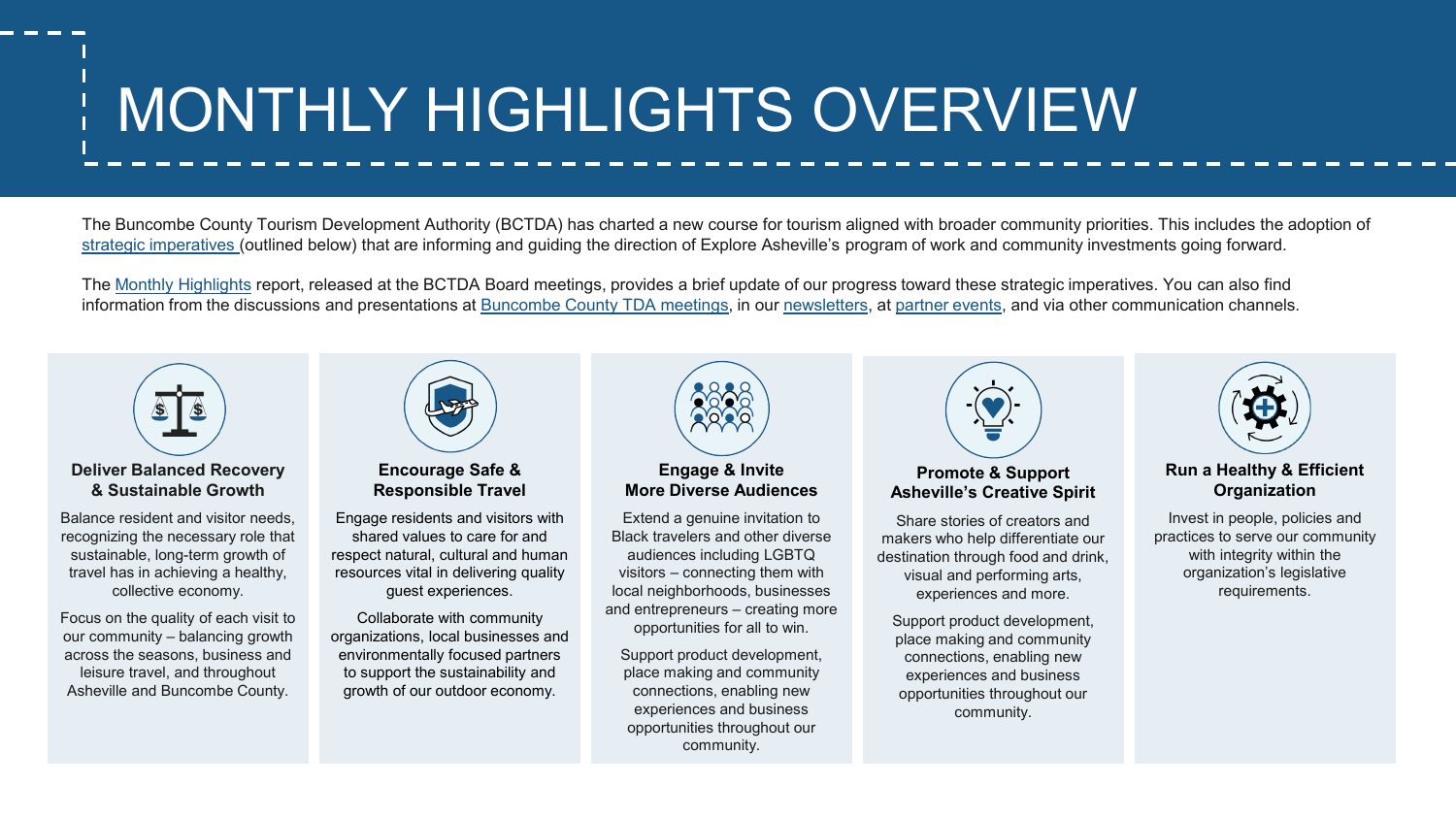# DELIVER BALANCED RECOVERY & SUSTAINABLE GROWTH

**Improve quality of each visit by inspiring increased length of stay & dispersal**

- Travel Desk: Launched new display banners specific to Black Mountain
- eTarget: Sent dedicated email blast promoting a 5-day itinerary, outdoor adventure, neighborhoods, summer travel and our food scene
- Geofencing Campaigns: Shared target-specific messaging during events
	- o Masters Tournament Geofencing: Shared an outdoors message during the tournament (April 7-10); post-event retargeting will follow in May
	- o [MO Summit: Shared destination brand message throughout the MO](https://mo-summit.com/) Summit (April 19-20), a gathering of impact CEOs; post-event retargeting will follow in May
- Mobilefuse: Showcased different Asheville neighborhoods in interactive map
- TripAdvisor: Launched a branded hub and three branded trips with themes of Creative Spirit, Nature and Foodtopia
- Organic Spa: Deployed Asheville-dedicated email blast to the Organic Spa audience about "The Healing Traditions of Asheville"
- Earned Media Coverage:
	- o Washingtonian: [5 Fun Destinations That Are Now Easier to Get to From](https://nam02.safelinks.protection.outlook.com/?url=https%3A%2F%2Fwww.washingtonian.com%2F2022%2F04%2F18%2F6-fun-destinations-that-are-now-easier-to-get-to-from-dc-direct-flights%2F&data=05%7C01%7Cmpoandl%40exploreasheville.com%7C10b0c1c3a54f43e426bc08da26c41408%7C4509bd4bf4f940048f3135892f9b5c6c%7C0%7C0%7C637864921138752013%7CUnknown%7CTWFpbGZsb3d8eyJWIjoiMC4wLjAwMDAiLCJQIjoiV2luMzIiLCJBTiI6Ik1haWwiLCJXVCI6Mn0%3D%7C3000%7C%7C%7C&sdata=6FfY1kAaMwq42IP4kZ1HdzK131l%2F%2FdtC8Q4uIzUUhZ8%3D&reserved=0)  DC – Washingtonian
	- o [Travel Weekly: Destinations are using geolocation data to manage](https://www.travelweekly.com/Travel-News/Hotel-News/Destinations-using-geolocation-data) tourism growth [Isley speaking at Mountain Travel Symposium]

**Accelerate proactive sales efforts to increase net new business to the destination**

- Blue Ridge Parkway Association (BRPA): Attended BRPA's spring meeting
- Sports Events & Tourism Association: Attended the virtual annual membership meeting

**Drive revenue in need periods through updated group sales strategy**

- Double Incentive Offer: Sent email to 10,990 clients promoting the last month of the promotion for new meeting RFPs
	- o Results: Booked 16 groups representing 2,495 room nights with final total still rising as requests are processed
- Meeting Professionals International: Locked in [MPI MedUp](https://academy.mpi.org/mpi/specialties/109/view) webinar sponsorship for April 12, including logo/video inclusion, chat opportunity during webinar and polling question; Marshall attended and got great feedback and will get list of attendees
	- o Mountain Meetings Magazine: Finalized full-page ad and advertorial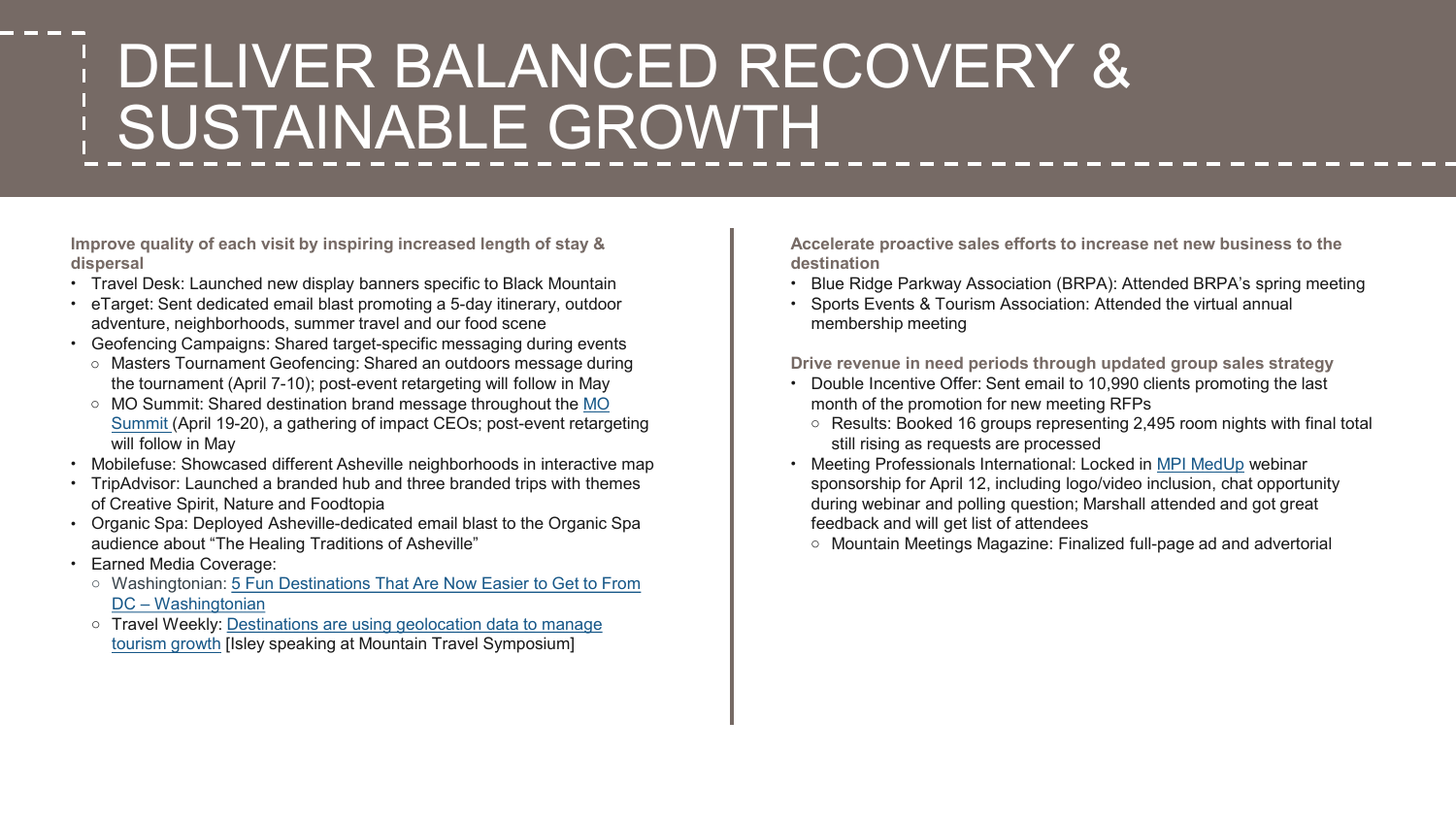# DELIVER BALANCED RECOVERY & SUSTAINABLE GROWTH (CONTINUED)

**Balance quality of life for residents & experience for visitors through project investments**

- Tourism Product Development Fund (TPDF): Updated [landing page a](https://www.ashevillecvb.com/product-development/)nd sub-pages with 2022 program guide, new policies and application link; application deadline for Phase 1 is June 1
	- o Public Awareness Campaign: Launched multimedia campaign (funded using earned revenue) to promote TPDF and 2022 grant cycle; it consists of underwriting on Blue Ridge Public Radio, [advertising](https://www.ashevillecvb.com/wp-content/uploads/Explore-Asheville-Ad-FullPg-CT-05.01.22-via-KPetersen.pdf) in Asheville Citizen Times, Mountain Xpress, Facebook in Buncombe only
	- o TPDF Media Coverage:
		- [Mountain Xpress: Voters may decide on \\$70M in Buncombe borrowing](https://mountainx.com/news/voters-may-decide-on-70m-in-buncombe-borrowing-this-year/)  this year
		- [Mountain Xpress: Council discusses budget priorities, concerns in work](https://mountainx.com/news/council-discusses-budget-priorities-concerns-in-work-session/)  session
		- Religion Unplugged: Easter PBS Documentary Follows Creation Of Church Fresco, Depicts Asheville's Impoverished And Homeless
		- [Asheville Citizen Times: Opening of Woodfin's Silver-Line Park a](https://www.citizen-times.com/story/news/2022/04/19/woodfin-silver-line-park-marks-milestone-larger-parks-project-whitewater-wave-update/7354769001/)  milestone for larger project, Whitewater Wave

**Collaborate with broader community leaders to ensure sustainable growth & alignment**

- Workforce Development: Participated in a [career fair](https://www.youtube.com/watch?v=1lNdjWICGgk) with 20+ partners for 400 high school students from nine Buncombe County Schools
- [Asheville Ideas Fest:](https://www.exploreasheville.com/asheville-ideas-fest/) Sponsored upcoming event at UNC Asheville
	- o Promotional Support: Partnered on microsite creation and finalized fullpage print ad for inclusion in the 2022 Power List publication which will be mailed statewide with Business North Carolina's May issue
	- o Local media: Explore Asheville was mentioned and Isley quoted in UNC [Asheville Announces Inaugural Asheville Ideas Fest on June 14-18, 2022;](https://www.unca.edu/events-and-news/stories/unc-asheville-announces-inaugural-asheville-ideas-fest-on-june-14-18-2022/) coverage on [WLOS,](https://wlos.com/news/local/asheville-ideas-fest-unca-bringing-leaders-together-to-discuss-variety-of-topics-first-ever-inaugural-nancy-cable-biltmore-estate-grove-park-inn-wortham-center-for-the-performing-arts-steep-canyon-rangers) [Mountain Xpress,](https://mountainx.com/blogwire/unca-hosts-inaugural-asheville-ideas-fest-june-14-18/) Asheville News Online.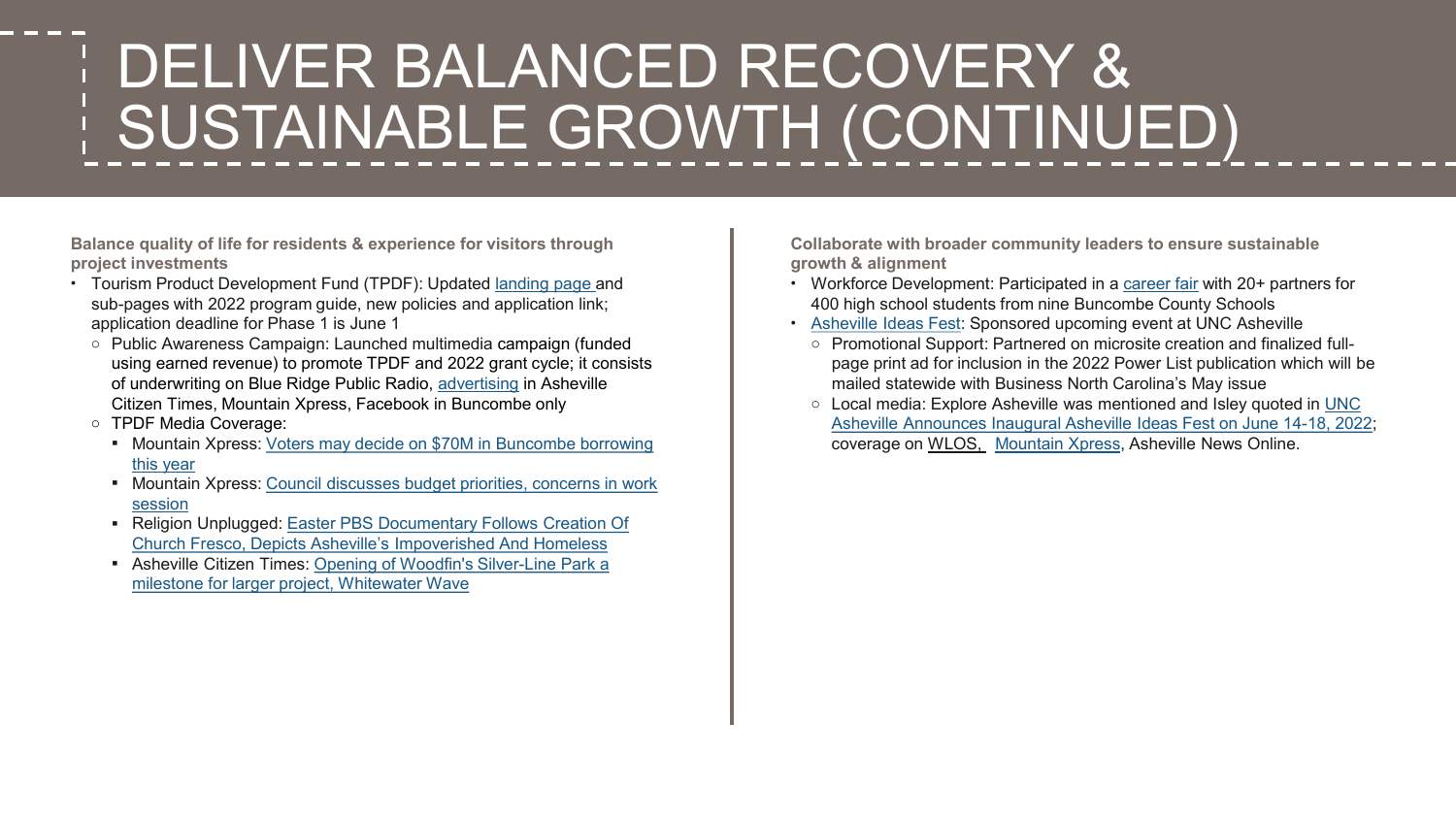### ENCOURAGE SAFE & RESPONSIBLE TRAVEL

### **Influence visitors to respect, protect and preserve natural, cultural and human resources**

- Outside Magazine: Continued content partnership
	- o "The Locals' Guide to Asheville": [Digital article](https://www.outsideonline.com/adventure-travel/the-locals-guide-to-asheville/) and social promotions included a gear giveaway including local outdoor brands LiquidLogic, ENO, Rockgeist, Astral, Sylvan Sports and Kitsbow
	- o "Enjoying the Outdoors Responsibly": Deployed Asheville-dedicated email to the Outside audience
- Afar: Continued content partnership
	- o ["Unpacked Ethical Traveler"](https://www.afar.com/magazine/unpacked-is-there-a-way-to-ethically-travel-the-world): Debuted column in print Earth issue with Explore Asheville as the ongoing primary sponsor and Asheville advertorial alongside the column
	- o Sustainability Ads: Launched banner ads on Travel for Good channel
- Pack Smart: Published new [Instagram Reel](https://www.instagram.com/p/CcnkvtogwGV/) and [YouTube video](https://www.youtube.com/watch?v=6y4idxL9yUs) with local content creator Nathaniel Flowers focused on responsible recreation and WNC outdoor gear brands
- eTarget: Deployed "Celebrate the Beauty of Earth in Asheville" sustainability and Earth Day e-blast
- AdTheorent: Launched rich media units promoting sustainability on April 18

### **Encourage partners to embrace sustainable and responsible tourism practices**

- Earth Week: Participated in the [Downtown Cleanup](https://asheville-greenworks.networkforgood.com/events/39725-downtown-lunchtime-cleanup) on April 19 and encouraged partners to [join our sustainability journey](https://marketing.exploreasheville.com/acton/fs/blocks/showLandingPage/a/43256/p/p-002b/t/page/fm/0) 
	- o Media coverage of cleanup included:
		- [WLOS: More than 700 pounds of trash collected in downtown cleanup](https://wlos.com/community/carolina-moment/more-than-700-pounds-of-trash-collected-in-asheville-downtown-cleanup-day-200-volunteers-biggest-turnout)  day by 200 volunteers
		- [Asheville Citizen Times: Downtown Asheville litter cleanup draws](https://www.citizen-times.com/story/news/local/2022/04/20/downtown-asheville-litter-cleanup-collects-700-pounds-trash-greenworks/7369586001/)  record turnout, cleans 700 pounds of trash
		- [Mountain Xpress: Spring clean: Asheville organizations, volunteers](https://mountainx.com/news/spring-clean-asheville-organizations-volunteers-clean-up-downtown/)  clean up downtown

### **Sponsor and attend outdoor industry events promoting unique outdoor assets**

• Outdoor Economy Conference: Attended in Cherokee, NC and learned about [B Local Asheville + WNC;](http://blocalavlwnc.com/) secured follow-ups with group's leadership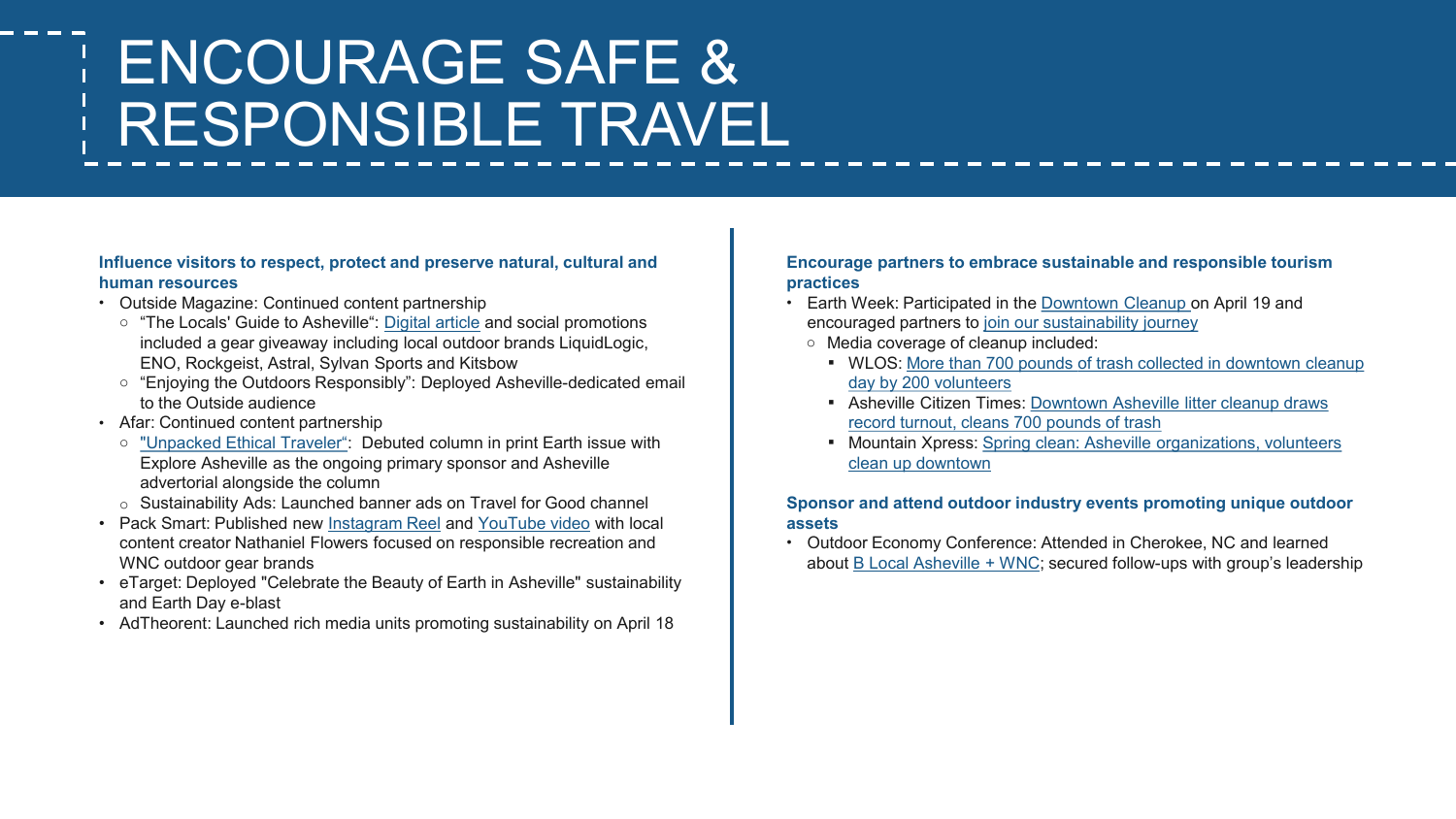### ENGAGE & INVITE MORE DIVERSE AUDIENCES

### **Extend a genuine invitation to diverse audiences**

- The Root Content Partnership: Co-created custom content to highlight BIPOC culture in Asheville
	- o [Article 1: Published "Your Perfect Three-Day Trip through Asheville's](https://www.theroot.com/your-perfect-three-day-trip-through-ashevilles-black-cu-1848747671)  Black Culture and History" on April 13, along with superhero marquee unit
	- o [Article 2: Published "Asheville Artist, Bee Blanton, Highlights the City's](https://www.theroot.com/asheville-artist-bee-blanton-highlights-the-citys-bes-1848777836?rev=1650303282435) Best Attractions" on April 18 and featured Blanton's illustrations
- Influencer Visit: Hosted digital influencer [Ashlee Major Moss](https://www.instagram.com/ashleemajormoss/) for a week of pillar-aligned experiences
	- o Itinerary: [Hood Huggers](https://www.exploreasheville.com/listings/hood-huggers-international-tours/8131/) driving tour, lunch at [Soundspace @ Rabbits,](https://www.exploreasheville.com/articles/post/soundspace-rabbits-links-history-community-through-music-food/) a hike with Asheville Adventure Tours, and glassblowing and gallery visits with [Asheville Art Studios Tours](https://www.exploreasheville.com/listings/asheville-art-studio-tours/8157/)
	- o Local Spotlight: Covered in the podcast, newsletter and social media of Stu Helm Food Fan: [Asheville Impresses London Based Travel Bloggers](https://stuhelmfoodfan.substack.com/p/good-morning-friends-6c8?r=5ndwj&s=w&utm_campaign=post&utm_medium=web&fbclid=IwAR2NZ0K6ZsbaCZMx7-j9cR46G3TCSptojAJXY2AdOHmbedcX5SSEQ2aqGeU)
- iHeart Radio: Launched audio ads and host-reads on Baratunde Thurston's ["How to Citizen" p](https://www.howtocitizen.com/)odcast; these will run through June
- LGBTQ+: Created [LGBTQ+ filter](https://www.exploreasheville.com/event-calendar/?view=grid&sort=date&filter_categories%5B0%5D=77) for ExploreAsheville.com events calendar
- TravelDesk: Launched banner ads in Atlanta Black Star and Essence travel section
- Diverse Display Ads: Finalized new diversity-specific display banners

**Develop and invest in community projects that attract and engage diverse audiences**

- [WNC Black Business Expo:](https://wncmba.org/wnc-black-business-expo/) Sponsored and exhibited at the inaugural expo on April 8
	- o Local Coverage: Event was well covered by local media, including WLOS: [Inaugural WNC Black Business Expo draws crowd in Asheville](https://wlos.com/news/local/inaugural-wnc-black-business-expo-draws-crowd-in-asheville-minority-business-association-rika-harrison-wncmba-north-carolina)
- [BLACKALACHIA:](https://www.ashevillecvb.com/event/an-evening-with-moses-sumney-screening-of-blackalachia-concept-performance-film/) Hosted a sold-out film screening and Q+A with local artist Moses Sumney and moderated by music journalist Marcus Dowling on April 8 at the Masonic Temple
- [Billie Jean King Cup: Covered by WLOS \\$8 million impact expected from](https://wlos.com/news/local/billie-jean-king-cup-asheville-north-carolina-8-million-impact-expected-team-usa-versus-ukraine)  Billie Jean King Cup in Asheville (Isley interviewed)

### **Increase outreach in recruiting diverse meetings and events**

• [Marcus Anderson Jazz and Coffee Escape:](https://jazzandcoffee-escape.net/) Worked with this group to rebook hotel blocks for August 2022 and discussed looking ahead to a multiyear booking for future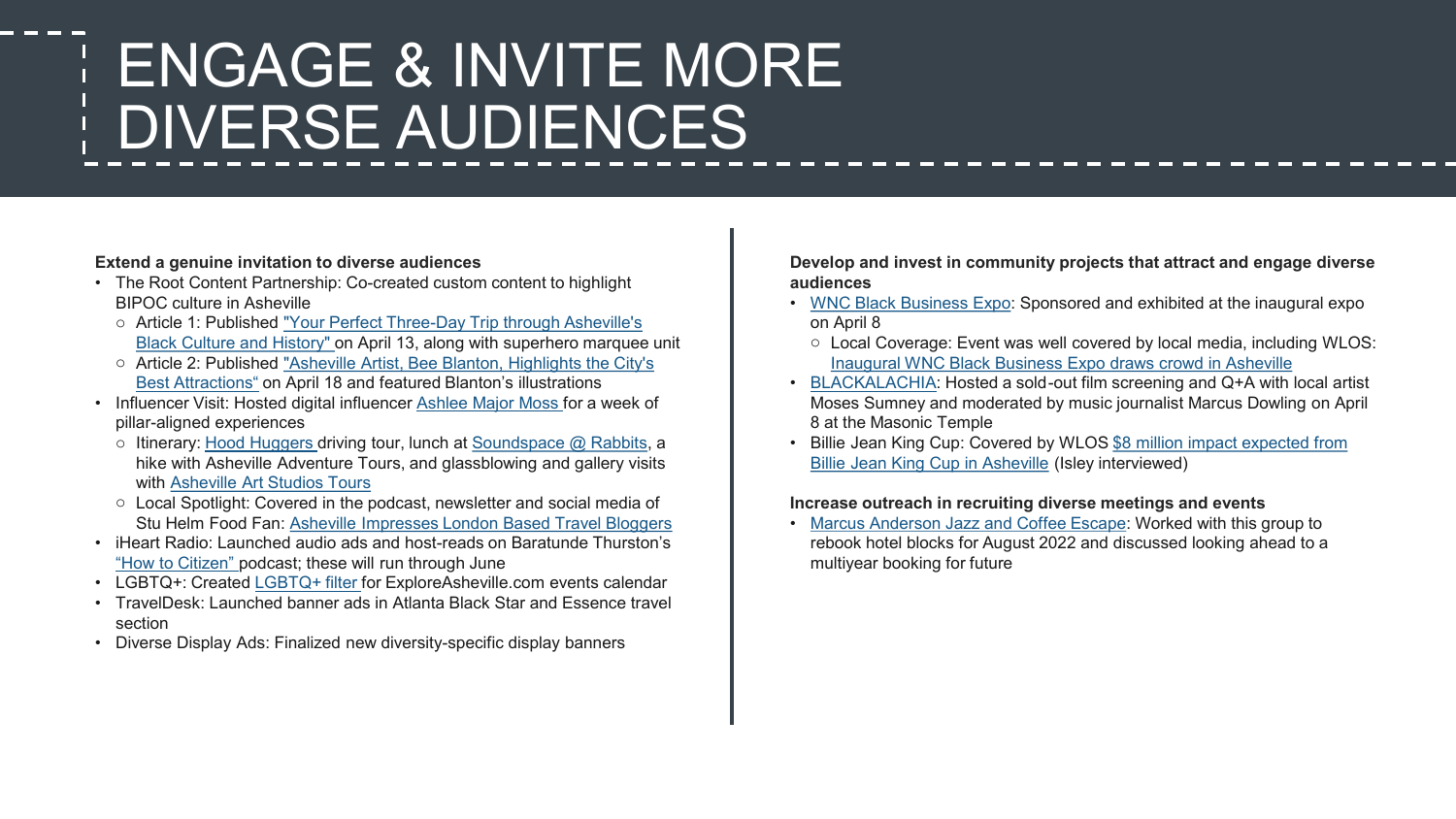# PROMOTE & SUPPORT ASHEVILLE'S CREATIVE SPIRIT

#### **Elevate Asheville's creative experiences to differentiate and inspire visits**

- [AVL Beer Week:](https://www.exploreasheville.com/asheville-beer-week/) Created a new microsite page on ExploreAsheville.com for the AVL Beer Week in coordination with the Asheville Brewers Association
- Causal IQ: Launched digital out of home (OOH) video on electric vehicle charging stations with a sustainability message in Atlanta, Boston, Charleston, Chicago, Dallas, NYC, Philadelphia, DC and West Palm Beach
- [Dwell: Launched custom content piece #1 "A Design Lover's Guide to](https://nam02.safelinks.protection.outlook.com/?url=https%3A%2F%2Fwww.dwell.com%2Farticle%2Fdesign-lovers-guide-explore-asheville-north-carolina-a024e88d&data=05%7C01%7Cskilgore%40exploreasheville.com%7C188cd09f3df341fb121408da346054a0%7C4509bd4bf4f940048f3135892f9b5c6c%7C0%7C0%7C637879885605812027%7CUnknown%7CTWFpbGZsb3d8eyJWIjoiMC4wLjAwMDAiLCJQIjoiV2luMzIiLCJBTiI6Ik1haWwiLCJXVCI6Mn0%3D%7C3000%7C%7C%7C&sdata=8I0aEwtcRVEPG5hbi6I3mI%2BvBqg25po7R76mbJ3AZA8%3D&reserved=0) Asheville, North Carolina" and supporting display media; finalized full-page print ad for May/June issue
- Garden & Gun: Justin Friede local team member with MMGY captured photo assets at Citizen Vinyl for inclusion in our upcoming June/July advertorial
	- o Advertorial Highlights: Asheville's music scene, Citizen Vinyl/Vinylkey and will include a few quotes from Moses Sumney
- Mobilefuse: Launched creative spirit rich media unit
- AdTheorent: Launched rich media units promoting creative spirit on April 18
- Earned Media Coverage:
	- o National Geographic: [10 of the world's best destinations for blooms](https://www.nationalgeographic.co.uk/travel/2022/03/10-of-the-worlds-best-destinations-for-blooms)
	- o Saturday Evening Post: [Dreaming of Asheville](https://nam02.safelinks.protection.outlook.com/?url=https%3A%2F%2Fwww.saturdayeveningpost.com%2F2022%2F04%2Fdreaming-of-asheville%2F&data=04%7C01%7Cmpoandl%40exploreasheville.com%7C1d2afb3e8a8446d195ca08da2138ab5c%7C4509bd4bf4f940048f3135892f9b5c6c%7C0%7C0%7C637858824679788878%7CUnknown%7CTWFpbGZsb3d8eyJWIjoiMC4wLjAwMDAiLCJQIjoiV2luMzIiLCJBTiI6Ik1haWwiLCJXVCI6Mn0%3D%7C3000&sdata=TVLOeR1b%2BsKuPObRFGnkxhJjeZI5310Pnae9fOk%2B9Zg%3D&reserved=0)

### **Increase partner appreciation and usage of Explore Asheville's assets and resources to further amplify Asheville's distinctive creative spirit**

• New Partners: Added nine new accounts to ExploreAsheville.com: Arcadian [Ave, Asheville Coffee Tours, Bespoke Experiences LLC, Dragon Phoenix,](https://www.exploreasheville.com/listings/arcadian-ave/17047/)  [Elevation Lofts Hotel,](https://www.exploreasheville.com/listings/elevation-lofts-hotel/17021/) [Embrace the Space Between,](https://www.exploreasheville.com/listings/embrace-the-space-between/17089/) [Lumen Concierge LLC](https://www.exploreasheville.com/listings/lumen-concierge-llc/17014/), [Pete Key Properties](https://www.exploreasheville.com/listings/pete-key-properties/17010/) and [Susan Stowell Bridal Services](https://www.exploreasheville.com/listings/susan-stowell-bridal-couture-services/17017/)